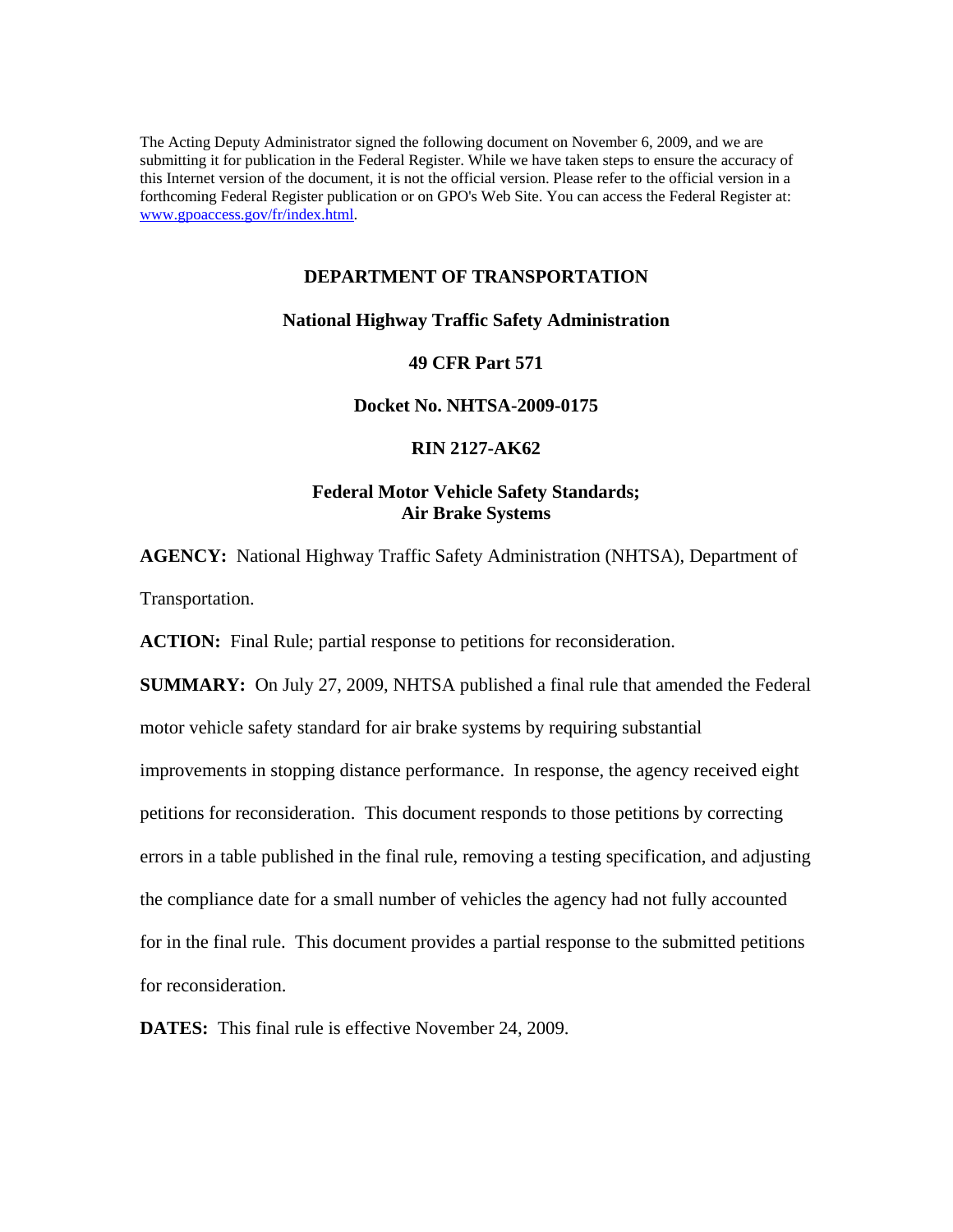*Petitions for reconsideration:* Petitions for reconsideration of this final rule must be received not later than **[INSERT DATE 45 DAYS AFTER DATE OF PUBLICATION IN THE FEDERAL REGISTER]**.

**ADDRESSES:** Any petitions for reconsideration should refer to the docket number of this document and be submitted to: Administrator, National Highway Traffic Safety Administration, 1200 New Jersey Avenue, SE, West Building, Ground Floor, Docket Room W12-140, Washington, DC 20590.

 The petition will be placed in the docket. Anyone is able to search the electronic form of all documents received into any of our dockets by the name of the individual submitting the document (or signing the document, if submitted on behalf of an association, business, labor union, etc.). You may review DOT's complete Privacy Act Statement in the Federal Register published on April 11, 2000 (Volume 65, Number 70; Pages 19477-78).

## **FOR FURTHER INFORMATION CONTACT:**

For technical issues: Jeff Woods, Office of Crash Avoidance Standards (NVS–121), NHTSA, 1200 New Jersey Avenue, SE, West Building, Washington, DC 20590 (Telephone: (202) 366–0098) (Fax: (202) 366–7002).

For legal issues: Ari Scott, Office of the Chief Counsel (NCC–112), NHTSA, 1200 New Jersey Avenue, SE, West Building, Washington, DC 20590 (Telephone: (202) 366–2992) (Fax: (202) 366–3820).

#### **SUPPLEMENTARY INFORMATION:**

#### **TABLE OF CONTENTS:**

- **I. Background**
- **II. Petitions for Reconsideration and Agency Analysis**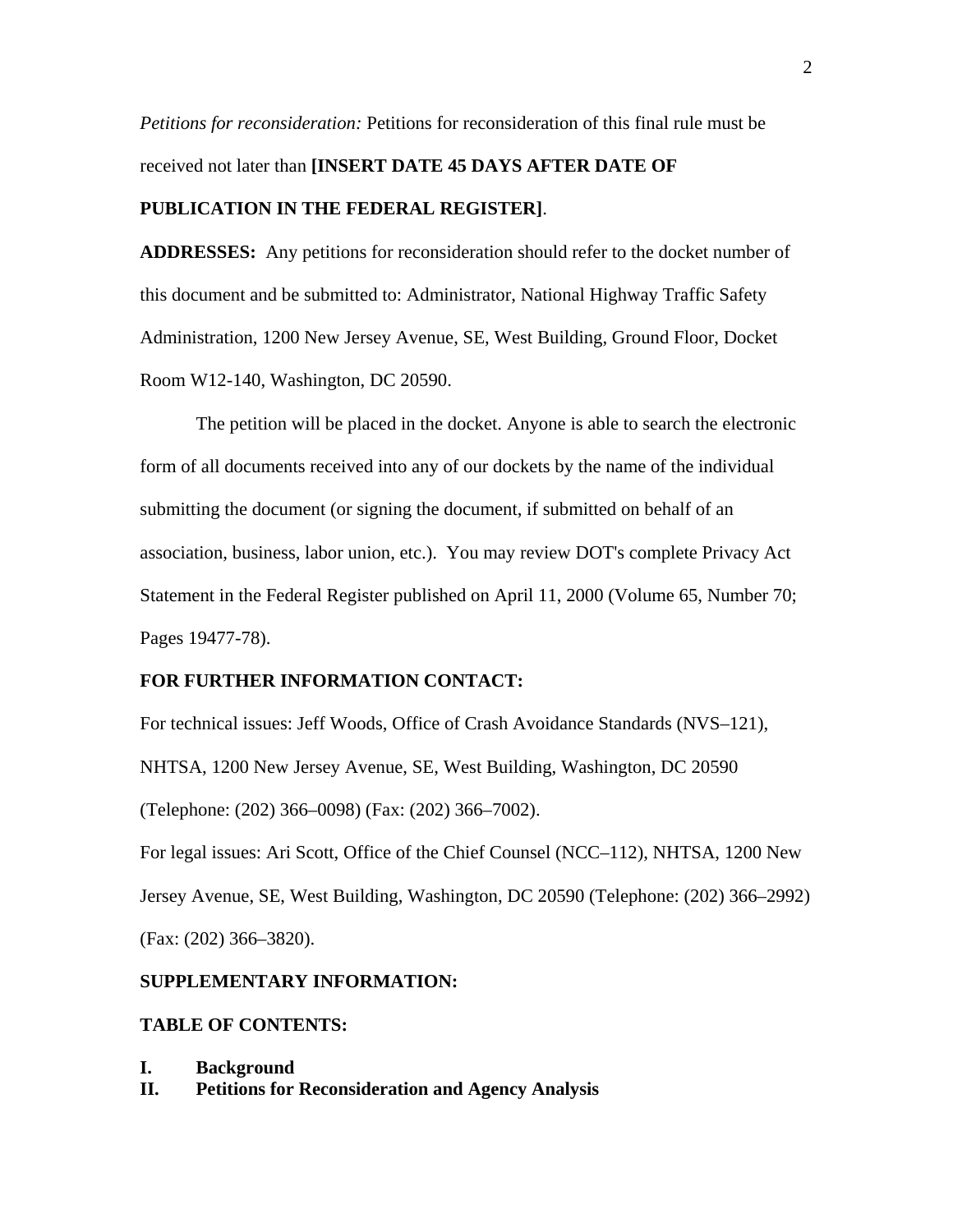- **A. Four-Axle Tractors with a GVWR under 59,600 pounds**
- **B. Definition of Typical Three-Axle Tractors**
- **C. Fuel Tank Loading Specification**
- **D. Typographical Corrections**
- **E. Stopping Distances at Reduced Test Speeds**
- **III. Rulemaking Analyses and Notices** 
	- **A. Executive Order 12866 and DOT Regulatory Policies and Procedures**
	- **B. Privacy Act**
	- **C. Other Rulemaking Analyses and Notices**
- **IV. Regulatory Text**

## **I. Background**

On July 27, 2009, NHTSA published a final rule<sup>[1](#page-2-0)</sup> in the **Federal Register** (74 FR 37122) amending Federal Motor Vehicle Safety Standard (FMVSS) No. 121, Air Brake Systems, to require improved stopping distance performance for heavy truck tractors. This rule reduced the maximum allowable stopping distance, from 60 mph, from 355 feet to 250 feet for the vast majority of heavy truck tractors. For a small minority of very heavy tractors, the maximum allowable stopping distance was reduced from 355 feet to 310 feet. Having come to the conclusion that modifications needed for "typical threeaxle tractors," to meet the improved requirements were relatively straightforward, NHTSA provided two years lead time for those vehicles to comply with the new requirements. These typical three-axle tractors comprise approximately 82 percent of the total fleet of heavy tractors. The agency concluded that other tractors, which are produced in far fewer numbers and may require additional work to ensure stability and control while braking, would require more lead time to meet the requirements. Due to extra time needed to design, test, and validate these vehicles, which included two-axle tractors and severe service tractors, the agency allowed four years lead time for these tractors to meet the improved stopping distance requirements.

 $\overline{\phantom{a}}$ 

<span id="page-2-0"></span><sup>1</sup> Docket # NHTSA-2009-0083.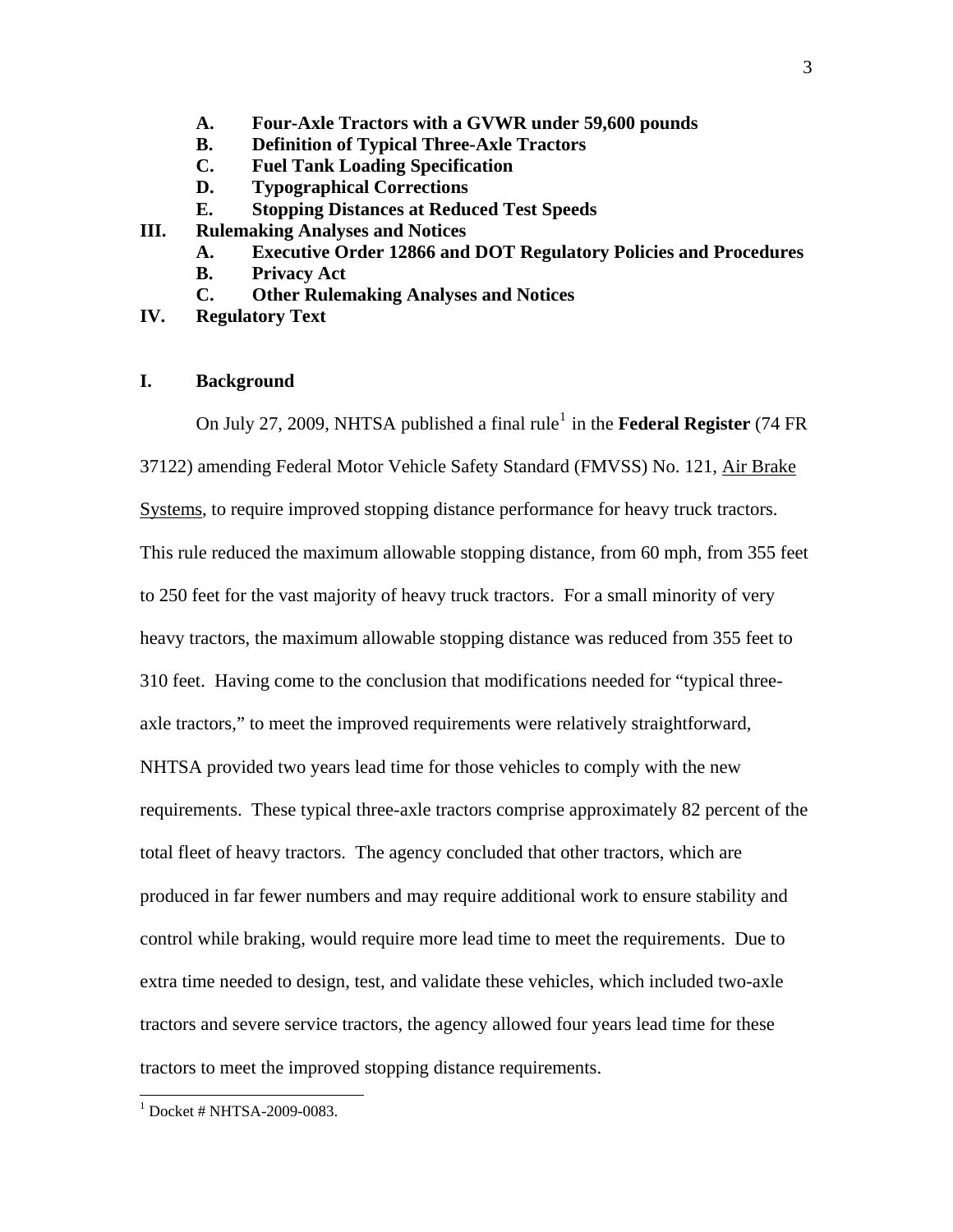## **II. Petitions for Reconsideration and Agency Analysis**

NHTSA received eight timely petitions for reconsideration in response to the final rule. Separate petitions were received from the Truck Manufacturers Association (TMA); the Heavy Duty Brake Manufacturers Council of the Heavy Duty Manufacturers Association (HDBMC); Bendix Spicer Foundation Brake LLC (Bendix), a joint venture between Bendix Commercial Vehicle Systems and Dana Corporation; and ArvinMeritor. The agency received four additional petitions supporting and incorporating the TMA petition by reference from Daimler Trucks North America (Daimler); Kenworth Truck Company (Kenworth); Peterbilt Motors Company (Peterbilt); and Navistar Truck Group (Navistar).

The petitions focused on four main issues, as well as identified some typographical errors in the final rule. The main issues included the stopping distance requirements for reduced speeds, the omission of four-axle tractors under 59,600 pounds gross vehicle weight rating (GVWR) from the listed requirements and the date at which the improved stopping distance requirements should apply to those tractors, the manner in which NHTSA characterized the typical three-axle tractor, and the fuel tank fill level testing specification. Additionally, the petitioners requested that NHTSA correct some typographical errors in the regulatory text.

 This final rule addresses all issues except those relating to stopping distance requirements at reduced speeds. With regard to that issue, the agency is closely examining the petitions and working to formulate a comprehensive response. However, we are addressing the other issues in this document. The reason for this two-part approach is that, because the agency omitted to address lead time requirements for

4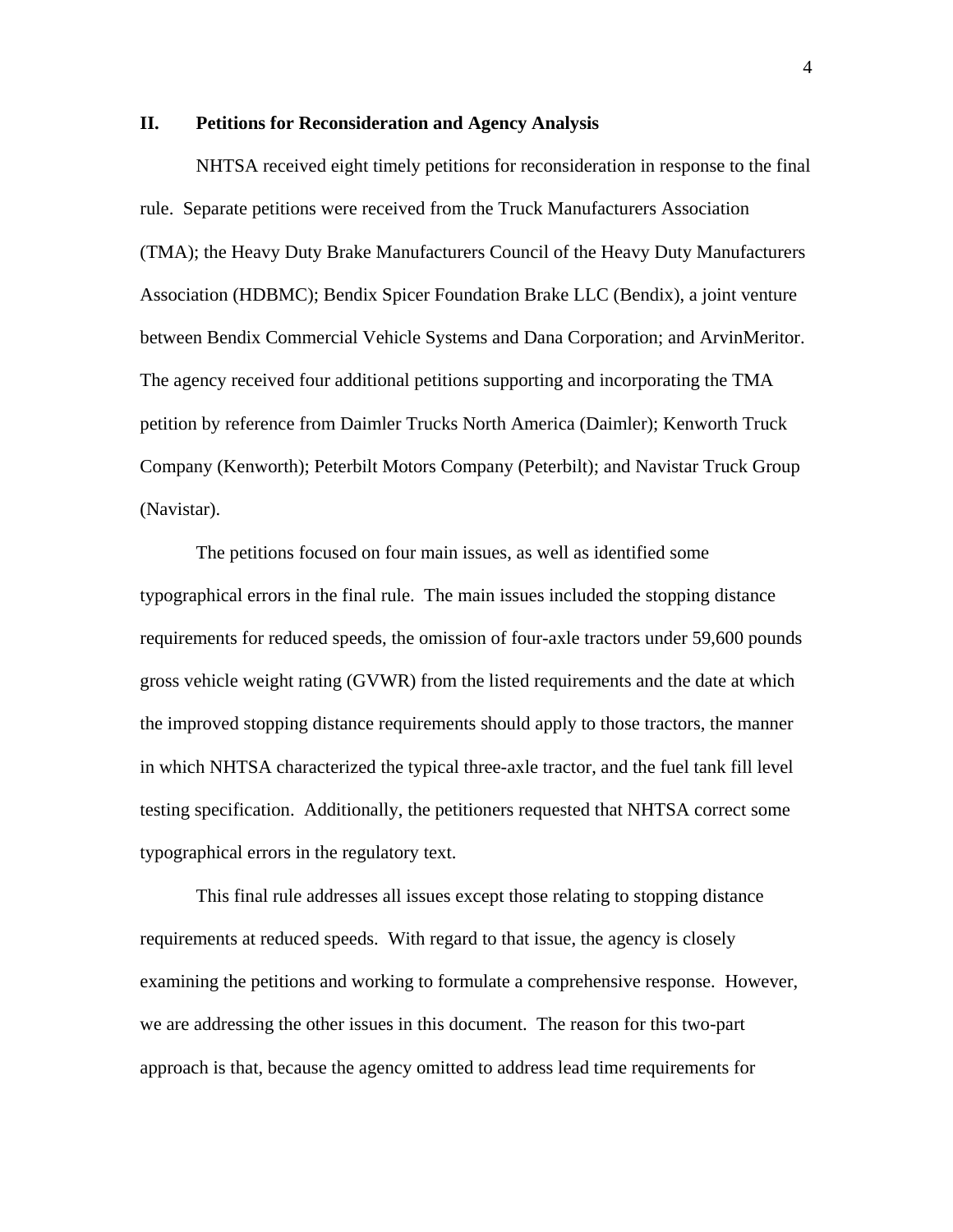tractors with four or more axles and a GVWR of 59,600 pounds or less, and given the way this final rule was drafted the amended regulation inadvertently requires these vehicles to comply with the upgraded stopping distance requirements on November 24, 2009. We recognize that this would not provide nearly enough time to design and validate compliant tractors, and as the agency intended to provide sufficient time to modify these vehicles in the final rule, a prompt amendment is needed to correct this omission. The specific issues of the petitions are addressed below.

#### **A. Four-Axle Tractors with a GVWR less than or equal to 59,600 pounds**

 In the final rule, the agency omitted addressing a compliance date for tractors with four or more axles that have a GVWR of less than or equal to 59,600 pounds. Moreover, given the way the final rule was drafted, these tractors would inadvertently be required to comply with the requirements in Table II on November 24, 2009. Manufacturers were given either a two- or four-year lead time before all other tractors were required to meet the improved stopping distances in Table II. Specifically, typical three-axle tractors are required to comply with the upgraded requirements on August 1, 2011, while all other tractors are required to comply on August 1, 2013.

 The issue of lead time for tractors with four or more axles less than or equal to 59,600 pounds GVWR was raised by a number of petitioners. TMA noted their omission, and requested that NHTSA amend the rule so that these tractors are required to comply with the improved stopping distances on August 1, 2013, which would provide four years lead time. HDBMC made an identical request. Bendix also noted the omission, although did not provide a recommended lead time.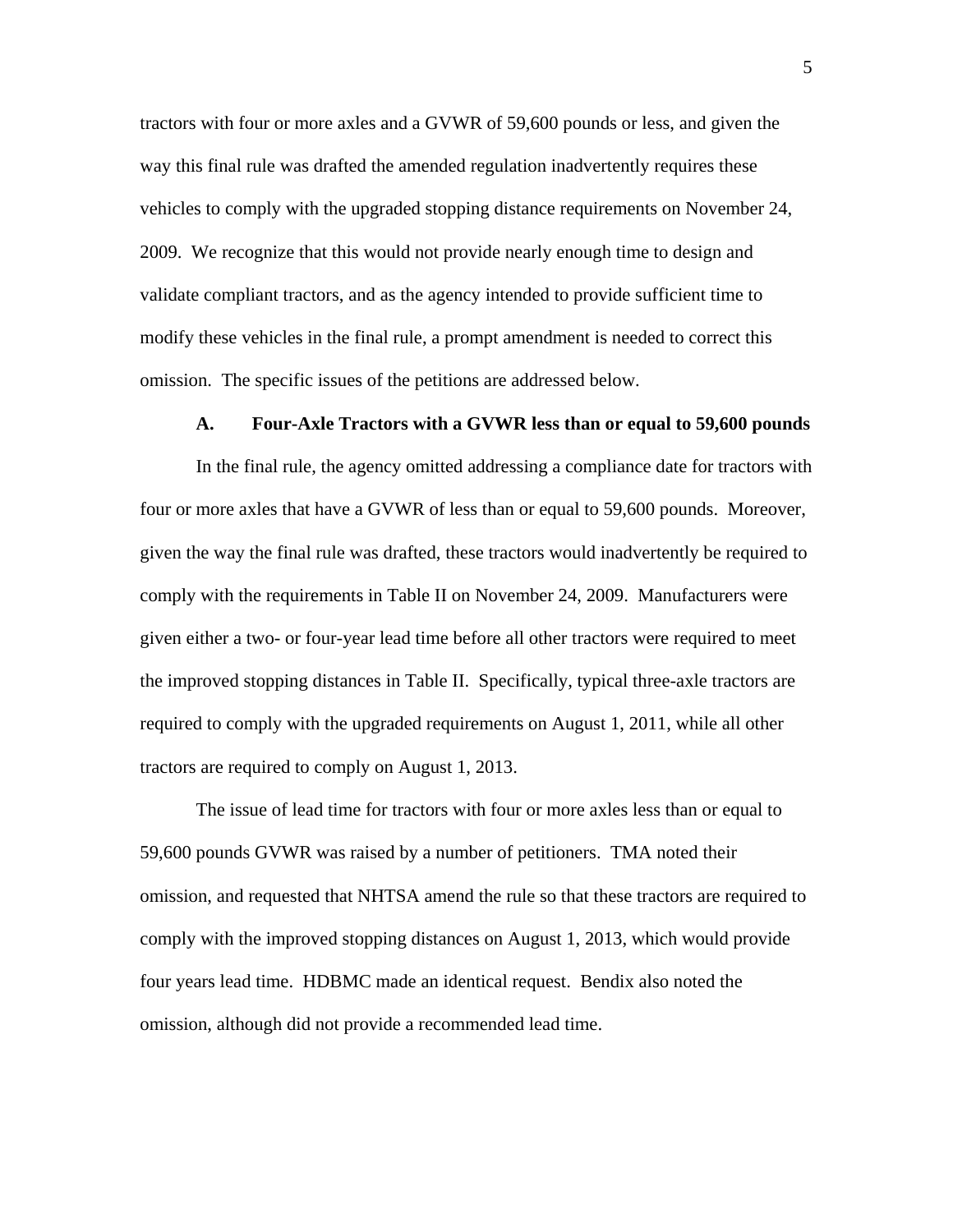It was not the agency's intention to omit tractors with four or more axles and a GVWR of 59,600 pounds or less from the optional requirements of Table IIa, and therefore require them to comply with the upgraded requirements in November 2009. Instead, the agency acknowledges that these tractors require lead time commensurate with other non-typical tractors for purposes of design, testing, and validation. Therefore, for the reasons discussed below, NHTSA is accepting the recommendation of TMA, HDBMC, and Bendix, and requiring compliance with the improved standards for tractors with four or more axles and a GVWR of less than or equal to 59,600 pounds by August 1, 2013, thereby giving four years of lead time.

In deciding to allow four years of lead time, instead of two years, the agency used the same rationale concerning appropriate lead time as that discussed in the final rule. In the rule, we allowed two years of lead time for typical three-axle tractors because we believed that the improvements needed to shorten the stopping distances to meet the new requirements were relatively straightforward, and that many of these tractors would already comply with the new standards. On the other hand, we allowed four years lead time for two-axle tractors and severe service tractors (defined as tractors with a GVWR of more than 59,600 pounds) for several reasons. First, for some tractors, we believed that meeting the improved stopping distances might require additional engineering to address concerns with stability and control issues. Second, we noted that unlike "typical" three-axle tractors, which comprise the overwhelming bulk of the tractor fleet, relatively less design work had been done on non-typical tractors, and that more time would be needed for design, testing, and validation of new tractor designs. Specifically, in the section of the final rule dealing with lead time, we stated: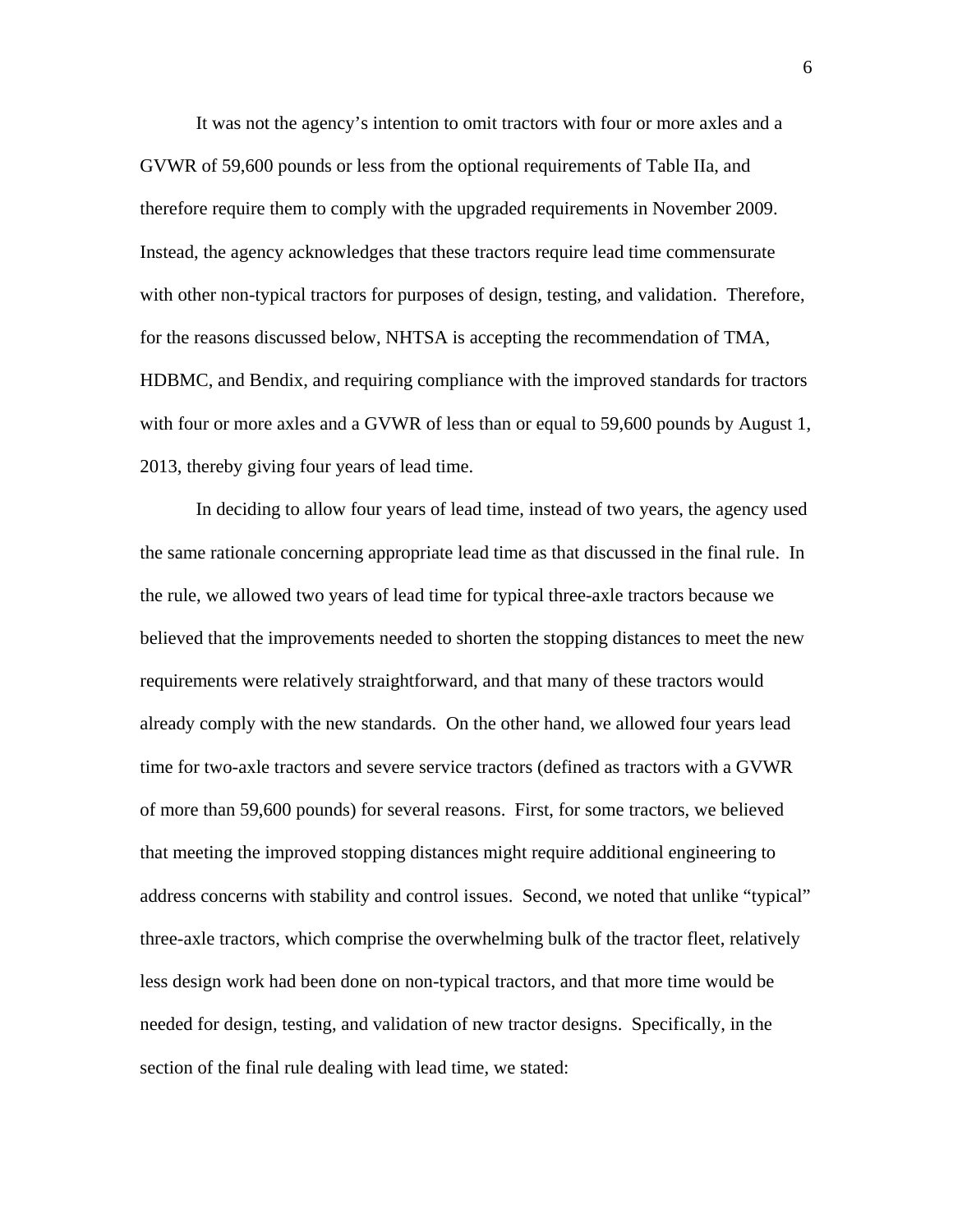[O]nly limited development work relevant to reduced stopping distance has been performed on [severe service tractors] vehicles to date. As several commenters indicated, additional lead time is needed for complete testing and validation of new brake systems for these vehicles to ensure that full compliance can be achieved, without compromising control, stability, and comfort elements important to end users. $<sup>2</sup>$  $<sup>2</sup>$  $<sup>2</sup>$ </sup>

 Much like severe service tractors, only limited development work relevant to reduced stopping distance has been performed on tractors with four or more axles and a GVWR of less than or equal to 59,600 pounds. The agency believes that this tractor configuration would be uncommon, because it has a relatively low GVWR and is equipped with four axles. By virtue of it having four axles, we consider that it is not a typical three-axle tractor and it should be afforded more lead time for design, testing, and validation to meet the new stopping distance requirements. Therefore, we believe that manufacturers of these tractors should be given until August 1, 2013 to meet the improved stopping distance requirements.

### **B. Definition of Typical Three-Axle Tractors**

 TMA and ArvinMeritor raised a concern regarding the manner in which NHTSA defined "typical three-axle tractor" in the final rule. TMA stated that there was a slight, but substantive, discrepancy between how NHTSA defined this term in the preamble of the final rule, and how it defined it in the regulatory text of the standard. Because of this discrepancy, TMA and ArvinMeritor claim that NHTSA puts some tractors with severe service characteristics into the category of typical three-axle tractors, and thus only allows two years lead time to meet the improved standards, when it should actually allow manufacturers of those tractors four years of lead time. After carefully reviewing the

 $\overline{\phantom{a}}$ 

<span id="page-6-0"></span><sup>&</sup>lt;sup>2</sup> 74 FR 37154.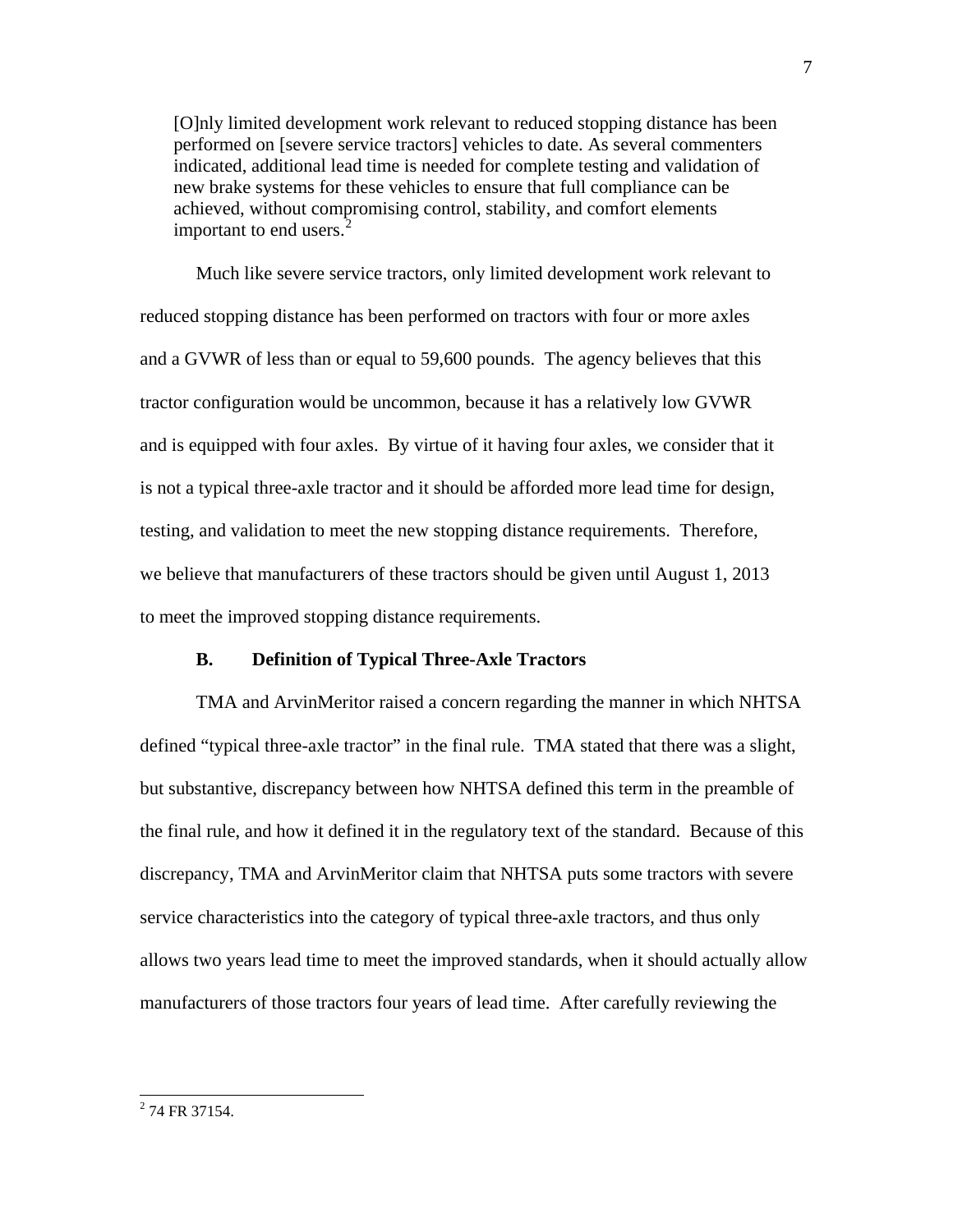TMA and ArvinMeritor petitions, NHTSA agrees and is revising the standard to reflect this, for the reasons described below.

In the final rule, NHTSA made the following statement regarding the definition of three-axle tractors:

NHTSA used the same definition for a ''typical three-axle tractor'' as TMA and HDBMC, which is a 6x4 configuration (three axles with six wheel positions; a non-driven steer axle and two rear drive axles) with a GVWR below 59,600 pounds, a steer axle with a GAWR equal or less than 14,600 pounds, and tandem drive axles rated equal or less than  $45,000$  pounds total capacity.<sup>[3](#page-7-0)</sup>

This definition was important, because NHTSA treated typical three-axle tractors differently than other tractors, by providing manufacturers less lead time to meet the improved requirements for these tractors than other tractors. As we stated, "NHTSA is specifying differing compliance dates for typical three-axle tractors on the one hand, and two-axle and severe service tractors on the other."[4](#page-7-1) However, in the text of the regulation, NHTSA used a shorthand method of referring to these tractors that, TMA and ArvinMeritor point out, includes some tractors that should not be included. Specifically, the text of the regulation required that "three-axle tractors with a GVWR of 59,600 pounds or less<sup>3[5](#page-7-2)</sup> are required to comply with the improved requirements by August 1, 2011.

 By using the overall GVWR of the tractor in the regulation, as opposed to specifying the gross axle weight rating (GAWR) of the specific axles, NHTSA incorporated some tractors into the category of "typical three-axle tractors" that should not have been included. For example, according to the definition in the preamble, a tractor with a steer axle with a GAWR of 18,000 pounds and combined drive axle

<span id="page-7-0"></span><sup>&</sup>lt;sup>3</sup> 74 FR 37131.

<span id="page-7-1"></span><sup>4</sup> 74 FR 37154.

<span id="page-7-2"></span><sup>5</sup> *See* paragraph S5 of 49 CFR 571.121.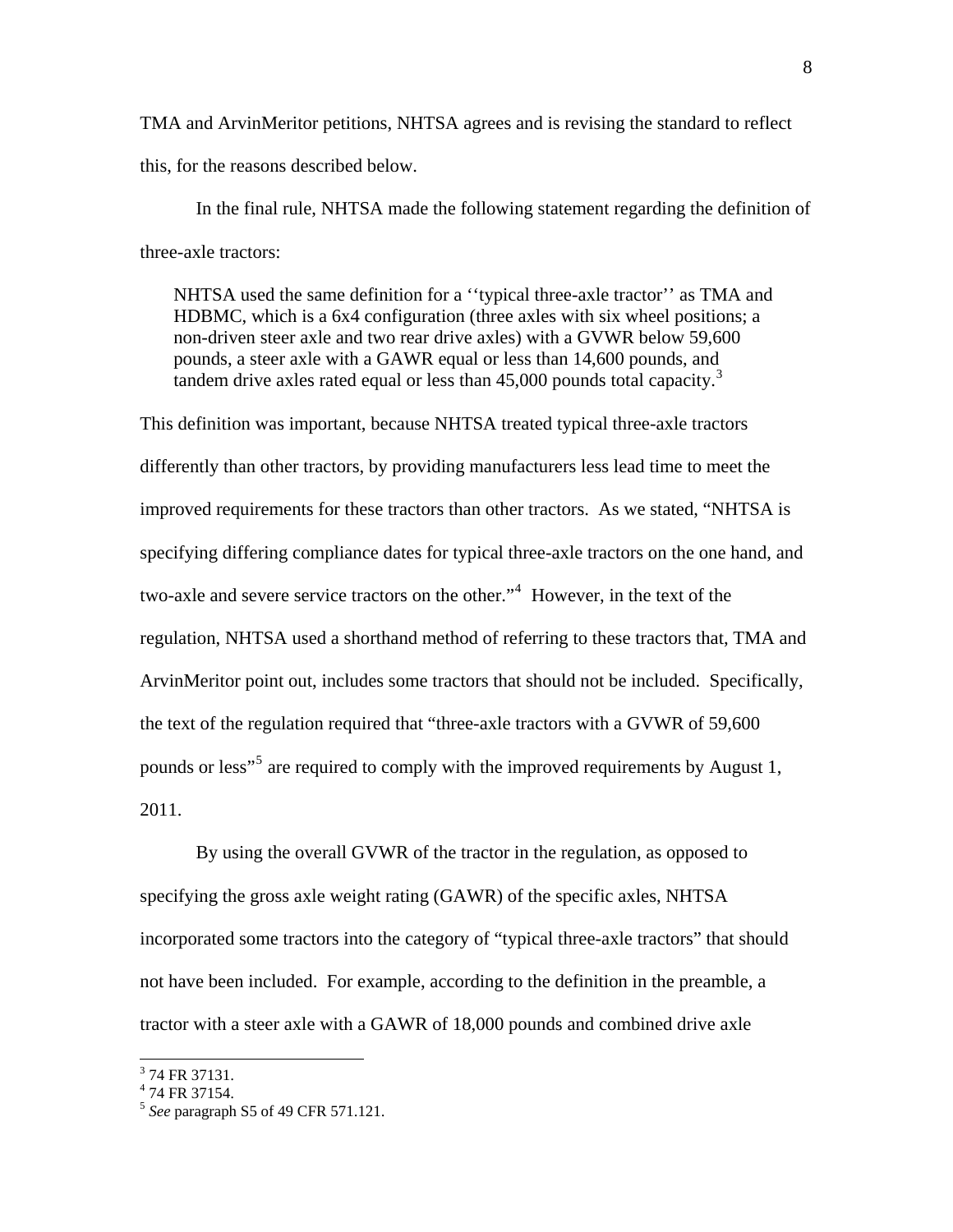GAWRs of 40,000 pounds would not be considered a typical three-axle tractor. We note that, for a tractor of this configuration, the high steer axle weight rating is consistent with severe service duty. However, because the vehicle would have a GVWR of 58,000 pounds, it would be considered a typical three-axle tractor using the "less than or equal to 59,600 pounds GVWR" classification in the regulation.

 We believe that the definition of "typical three-axle tractors" should be limited to those tractors that meet the definition in the preamble of the final rule - that is - have a steer axle GAWR of 14,600 pounds or less and a combined drive axle GAWR of 45,000 pounds or less. NHTSA is aware that a small number of three-axle tractors, used in some specialty applications, have heavier steer axles. Much like other tractors produced in lower volumes, only limited development work has been done on these tractors. Therefore, we believe that manufacturers of those tractors require additional lead time to design, test, and validate improved braking systems on these tractors. For this reason, we are modifying the category of vehicles subject to the two-year lead time to three-axle tractors with a front axle (steer axle) less than or equal to 14,600 pounds GAWR, and a combined GAWR for the rear two axles (drive axles) less than or equal to 45,000 pounds. This more precise classification will encompass the typical three-axle tractors NHTSA that NHTSA intended it to encompass, without unintentionally including a subset of nontypical tractors.

## **C. Fuel Tank Loading Specification**

In the final rule, NHTSA added a provision to FMVSS No. 121 specifying the level of fuel in the fuel tank is 100 percent of rated capacity at the beginning of testing, and that the level is not less than 75 percent of rated capacity during any part of the brake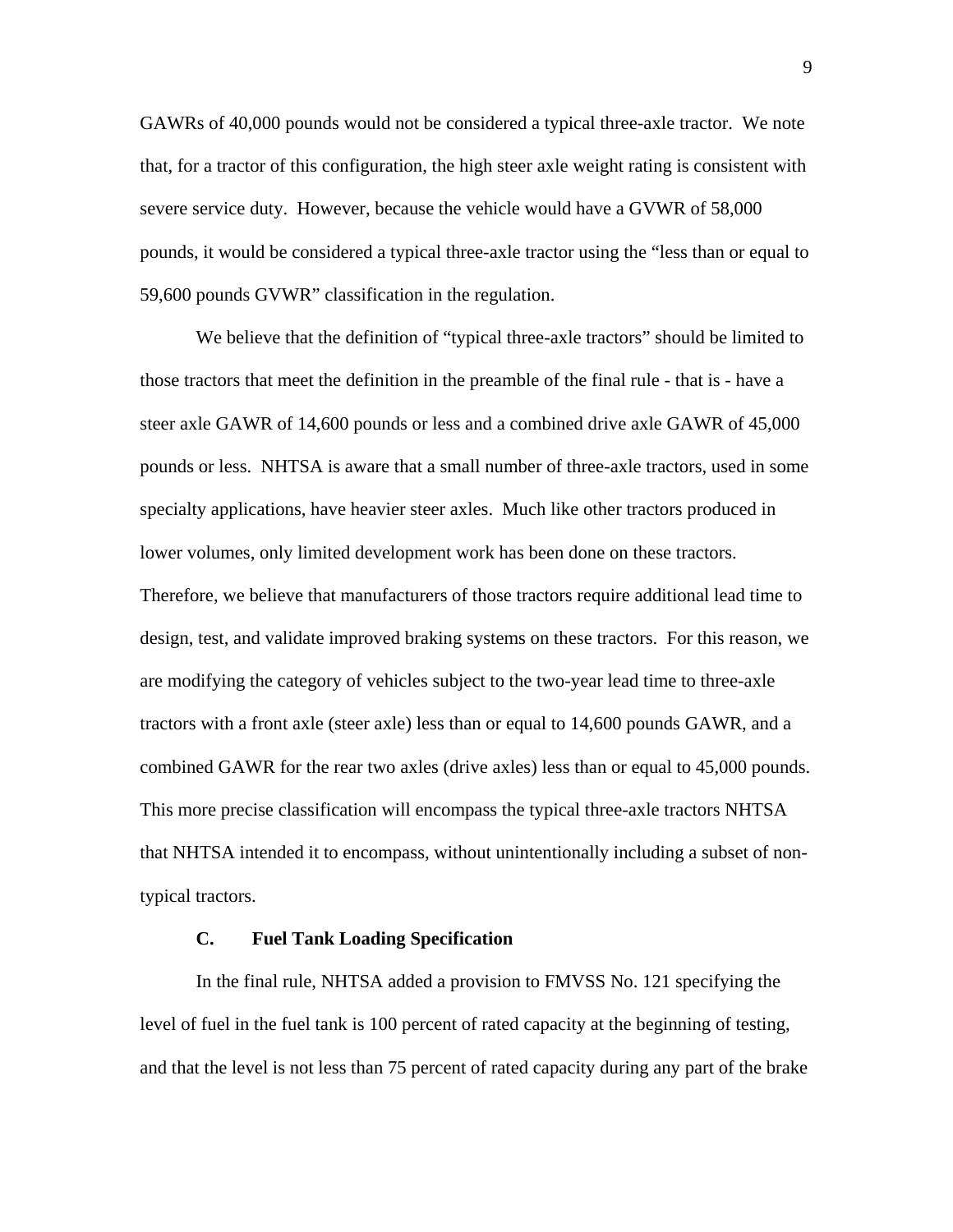testing. We stated that we believed that specifying this will reduce test variability. In its petition, TMA requested that NHTSA rescind the fuel tank loading specification, both for substantive and procedural reasons. First, TMA raised a procedural objection, arguing that NHTSA did not provide adequate notice in the notice of proposed rulemaking (NPRM) that it was considering adding a fuel tank fill specification. Second, TMA argued that because tractors are configured with a wide range of fuel storage options, specifying the level of fuel carried by the vehicle as a proportion of the tank(s) may not reduce test variability. Third, TMA stated that the fuel specification may result in test complications in certain circumstances, such that a tractor with a front axle that is already close to its rated load capacity in the bobtail condition can have the front axle weight rating exceeded when the additional weight of a roll bar and test equipment is combined with full fuel tanks.

NHTSA has considered TMA's petition on this issue, and has decided to remove the fuel tank fill specification from the text of the regulation. This decision is based on the procedural question of notice alone. Having re-examined the NPRM, we agree that the NPRM did not propose a specification for filling the fuel tanks.

In these circumstances, we believe it is appropriate to briefly address a number of the applicable test conditions as they currently exist, and will continue to exist after the fuel tank specification is removed. FMVSS No. 121 specifies vehicle weight conditions for its test requirements, and, in conducting a compliance test, NHTSA follows those conditions as it does other test conditions included in the standard.

FMVSS No. 121 specifies various requirements that vehicles must meet in loaded and lightly loaded conditions, including stopping distance requirements. S5.3.1 refers to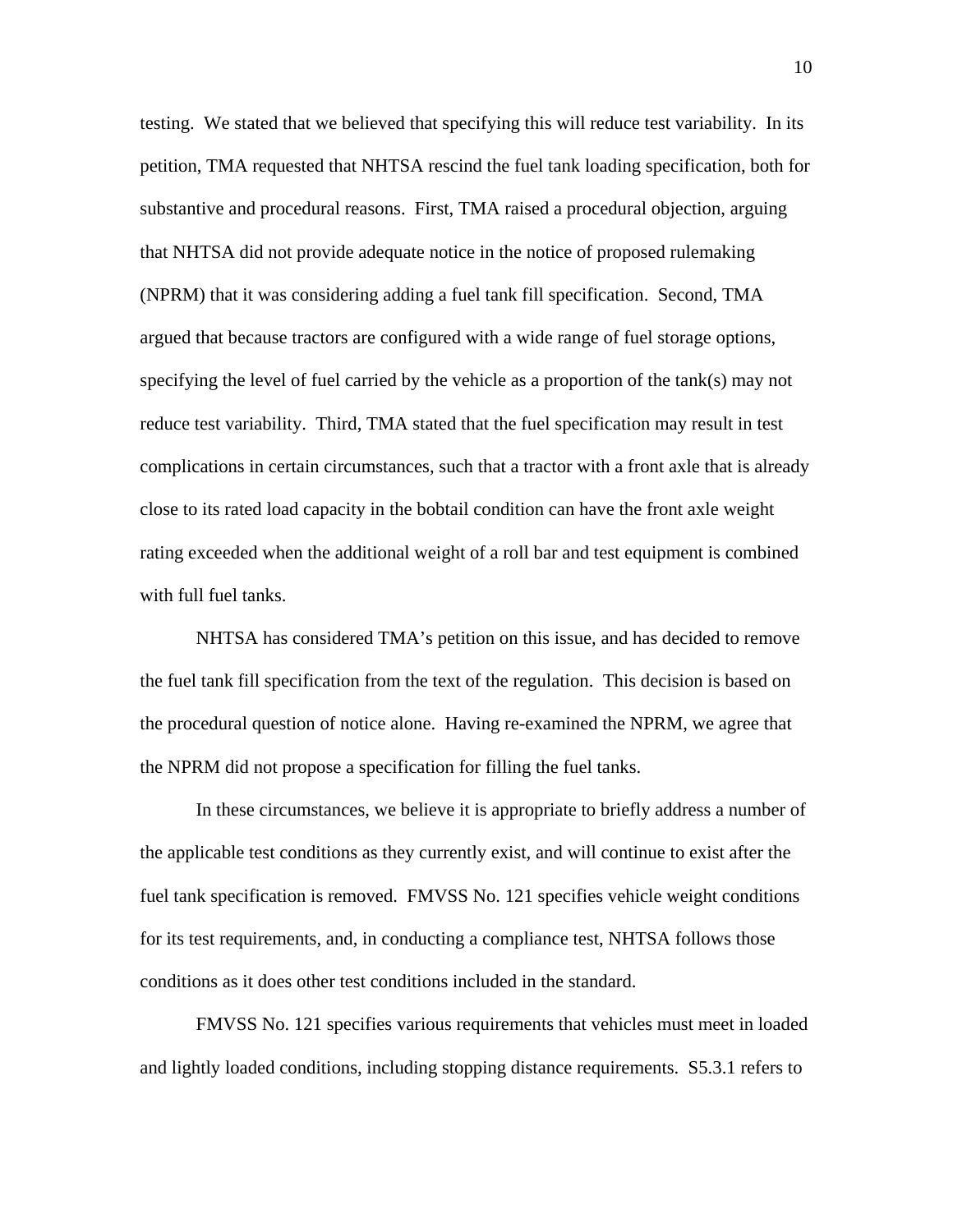Table I. Table I, Stopping Sequence, of FMVSS No. 121 provides that certain tests (including stopping distance tests) are conducted with the vehicle at its gross vehicle weight rating (GVWR), and certain tests are conducted with the vehicle at lightly loaded vehicle weight (LLVW).

As to the loaded tests, GVWR is a term that is defined at 49 CFR § 571.3. We also note that the standard specifies various other conditions related to weight for the loaded tests.

 Lightly loaded vehicle weight is determined by adding specified additional weight to a vehicle's unloaded vehicle weight. $6$  The term unloaded vehicle weight is defined at 49 CFR § 571.3, and means the weight of a vehicle with maximum capacity of all fluids necessary for operation of the vehicle, but without cargo, occupants, or accessories that are ordinarily removed from the vehicle when they are not in use. It thus includes the weight of full fuel tanks.

 For the stopping distance tests in a lightly loaded weight condition, up to 500 pounds weight (including driver and instrumentation) is added to the vehicle's unloaded vehicle weight. At the manufacturer's option, an additional amount of weight that is not more than 1000 pounds may be added for a roll bar structure. See S5.3.1.1 (b) and (c). We note that while different terminology is used in some cases in these paragraphs with respect to a vehicle's unloaded weight, in a short hand fashion, the meaning is the same. Thus, "unloaded weight" in the latter portions of paragraphs (b) and (c) of S5.3.1.1 of FMVSS No. 121 has the same meaning as "unloaded vehicle weight," and the reference to "tractor only configuration" at the beginning of (b) has the same meaning as "unloaded vehicle weight."

 $\overline{\phantom{a}}$ 

<span id="page-10-0"></span><sup>&</sup>lt;sup>6</sup> See S4 of 49 CFR § 571.105.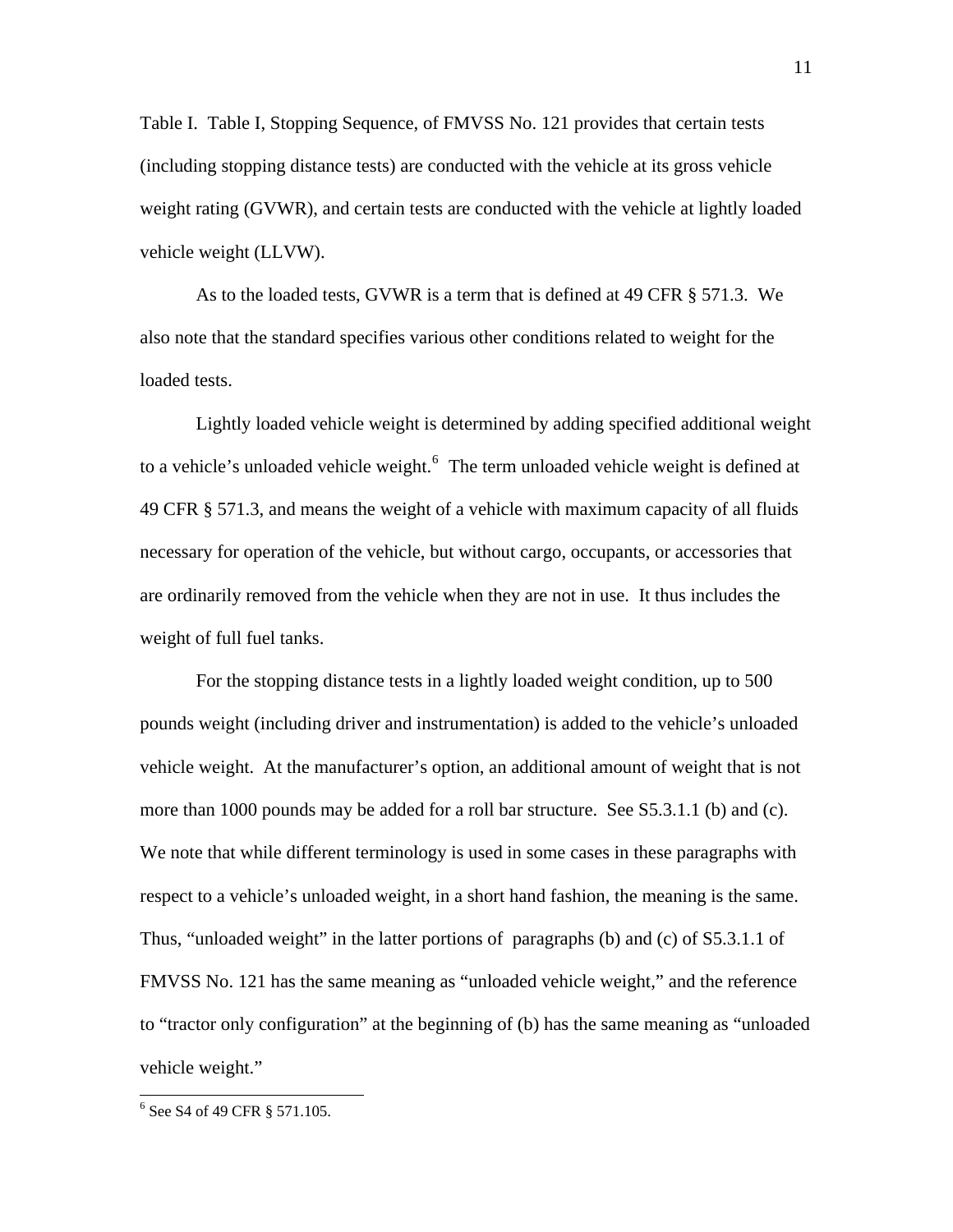TMA raised a concern about the possible situation of the combined weight of full fuel tanks, driver and instrumentation, and a roll bar resulting in a vehicle's front axle rating being exceeded. TMA has not demonstrated that there is a problem. The regulation has been in place for years, and we have not encountered any problems. Roll bars are a manufacturer option that manufacturers are not required to select, and manufacturers can design their vehicles in ways to avoid this possible problem.

Moreover, as we have explained on a number of occasions, manufacturers are not required to test their products in the manner specified in the relevant safety standard, or even to test the product at all, as their basis for certifying that the product complies with all applicable standards. A manufacturer may choose any valid means of evaluating its products to determine whether the vehicle or equipment will comply with the safety standards when tested by the agency according to the procedures specified in the standard and to provide a basis for its certification of compliance. Thus, a truck tractor manufacturer may certify that a vehicle will comply with the lightly loaded option in S5.3.1.1(b) of FMVSS No. 121 that does not include the weight of a roll bar without testing in that specific manner.

## **D. Typographical Corrections**

All petitioners pointed out two typographical errors that appeared in the regulatory text of the final rule. First, it was pointed out that two-axle tractors were mistakenly omitted from the "notes" portion of Table II. All petitioners stated that twoaxle tractors should be added to the note for column three. Second, all petitioners pointed out that note three, which at one point reads "Four of more axles," should read "Four or more axles." NHTSA is changing the tables in the regulatory text to reflect the changes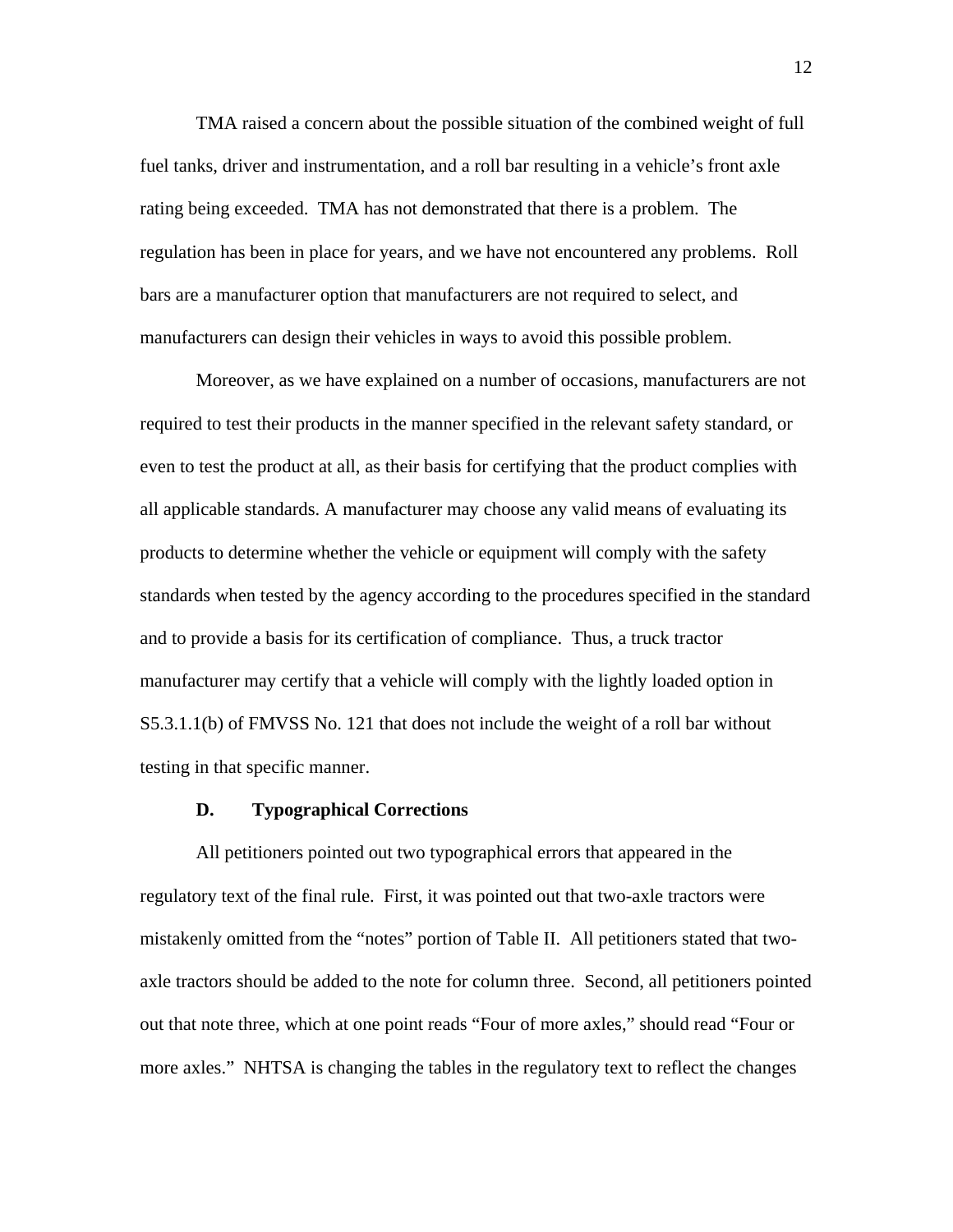discussed in this response to petitions for reconsideration, and will correct these errors in that process.

## **E. Stopping Distances at Reduced Test Speeds**

TMA, HDBMC, and Bendix raised concerns with the new stopping distance requirements for tractors that would be subjected to brake testing from initial speeds below 60 mph. Requirements in FMVSS No. 121 provide that if the speed attainable by a tractor in a distance of two miles is less than 60 mph, the vehicle shall stop from a speed in Table II that is four to eight mph less than the speed attainable in two miles. In the final rule, the agency discussed its derivation of the stopping distances for reduced test speeds associated with the new 250-foot, 60 mph stopping distance requirement in Table II.

Several petitioners raised questions regarding the agency's method of calculating the required stopping distance at reduced speeds. HDBMC stated that the new stopping distances had not been validated by testing at reduced speeds, and stated that limited initial testing by HDBMC members showed that tractors were close to meeting, or did not meet, the 20 mph, 30-foot stopping distance with a ten-percent margin of compliance. HDBMC stated that additional testing is planned and that it will share this data with the agency when it is available. TMA and Bendix similarly stated that further testing needs to be completed to verify the calculations used to determine the stopping distances, and TMA requested that the agency withdraw the reduced speed stopping distances until it obtains more test data supporting the new requirements.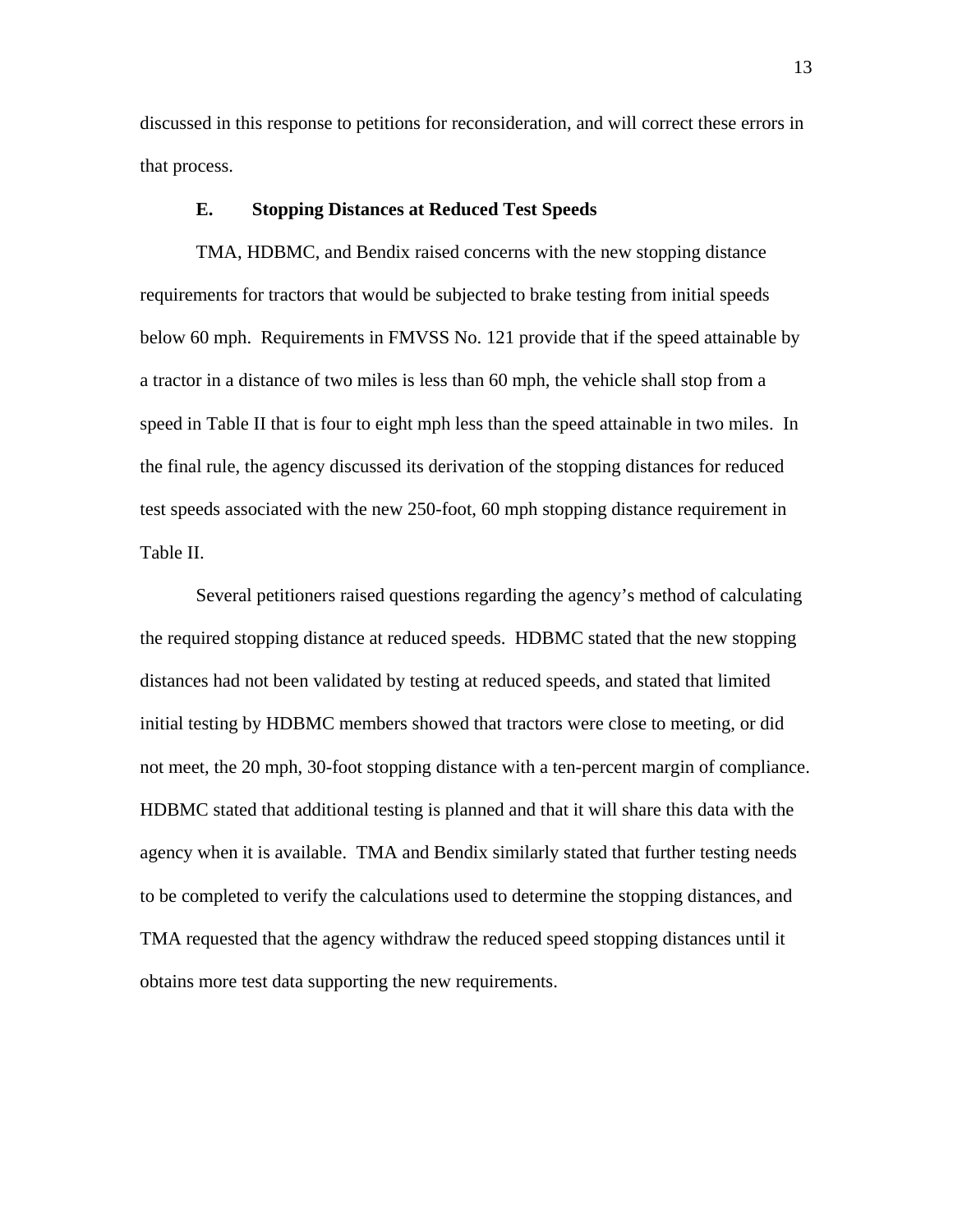The agency concludes that it will need more time to complete an analysis of this issue and therefore we are not addressing it in this document, but we will do so in a subsequent response to petitions for reconsideration.

### **III. Rulemaking Analyses and Notices**

## **A. Executive Order 12866 and DOT Regulatory Policies and Procedures**

This action partially responds to petitions for reconsideration regarding the July 27, 2009 final rule amending FMVSS No. 121. It was not reviewed by the Office of Management and Budget under E.O. 12866. The agency has considered the impact of this action under the Department of Transportation's regulatory policies and procedures (44 FR 11034; February 26, 1979), and has determined that it is not "significant" under them.

This final rule, partial response to petitions for reconsideration corrects a table, adjusts the compliance date for a small number of truck tractors not fully accounted for in the final rule, and removes a testing specification. Today's action will not cause any additional expenses for vehicle manufacturers, and will reduce some costs by allowing longer compliance time for a small number of truck tractors, thereby allowing a more reasonable schedule for improved brake design and validation. Due to the relatively small number of tractors affected and the fact that this is merely a change in the compliance dates, the action will not have any significant safety impacts.

#### **B. Privacy Act**

Anyone is able to search the electronic form of all documents received into any of our dockets by the name of the individual submitting the document (or signing the document, if submitted on behalf of an association, business, labor union, etc.). You may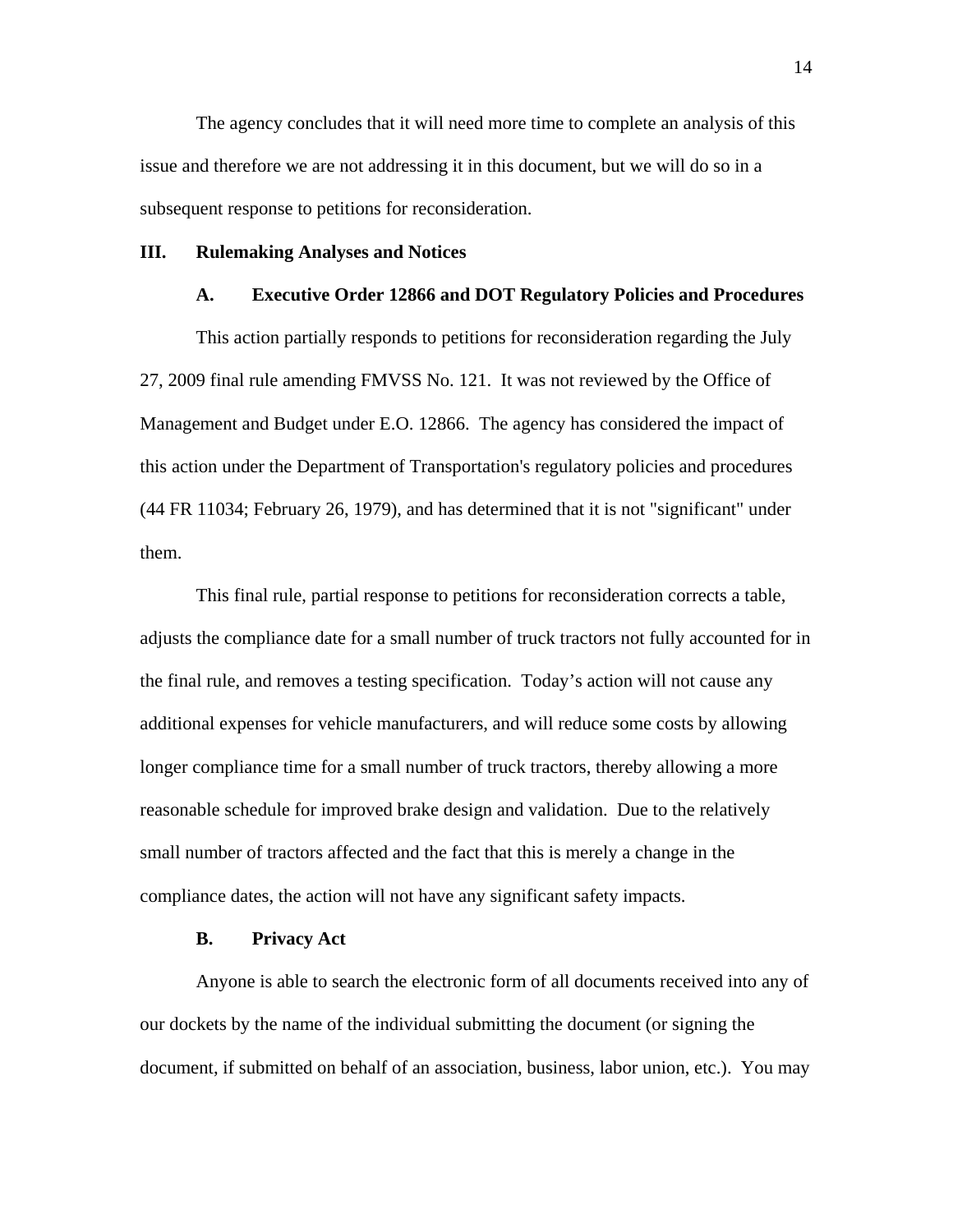review DOT's complete Privacy Act Statement in the Federal Register published on April 11, 2000 (Volume 65, Number 70; Pages 19477-78) or you may visit http://docketsinfo.dot.gov/.

## **C. Other Rulemaking Analyses and Notices**

 In the July 27 final rule, the agency discussed relevant requirements related to the Regulatory Flexibility Act, the National Environmental Policy Act, Executive Order 13132 (Federalism), the Unfunded Mandates Reform Act, Civil Justice Reform, the National Technology Transfer and Advancement Act, the Paperwork Reduction Act, and Executive Order 13045 (Protection of Children from Environmental Health and Safety Risks). As today's rule merely makes minor changes in the lead time and test conditions, it will not have any effect on the agency's analyses in those areas.

## **List of Subjects in 49 CFR Part 571**

Motor vehicle safety, Reporting and recordkeeping requirements, Tires.

# **IV. Regulatory Text**

In consideration of the foregoing, NHTSA is amending 49 CFR Part 571 as follows:

# **PART 571 FEDERAL MOTOR VEHICLE SAFETY STANDARDS**

1. The authority citation for Part 571 continues to read as follows:

**Authority**: 49 U.S.C. 322, 30111, 30115, 30117, 30166; delegation of authority at 49 CFR 1.50.

2. Section 571.121 is amended by revising S5, removing S6.1.18, and revising Tables II and IIa to read as follows:

#### **§ 571.121 Standard No. 121; Air brake systems.**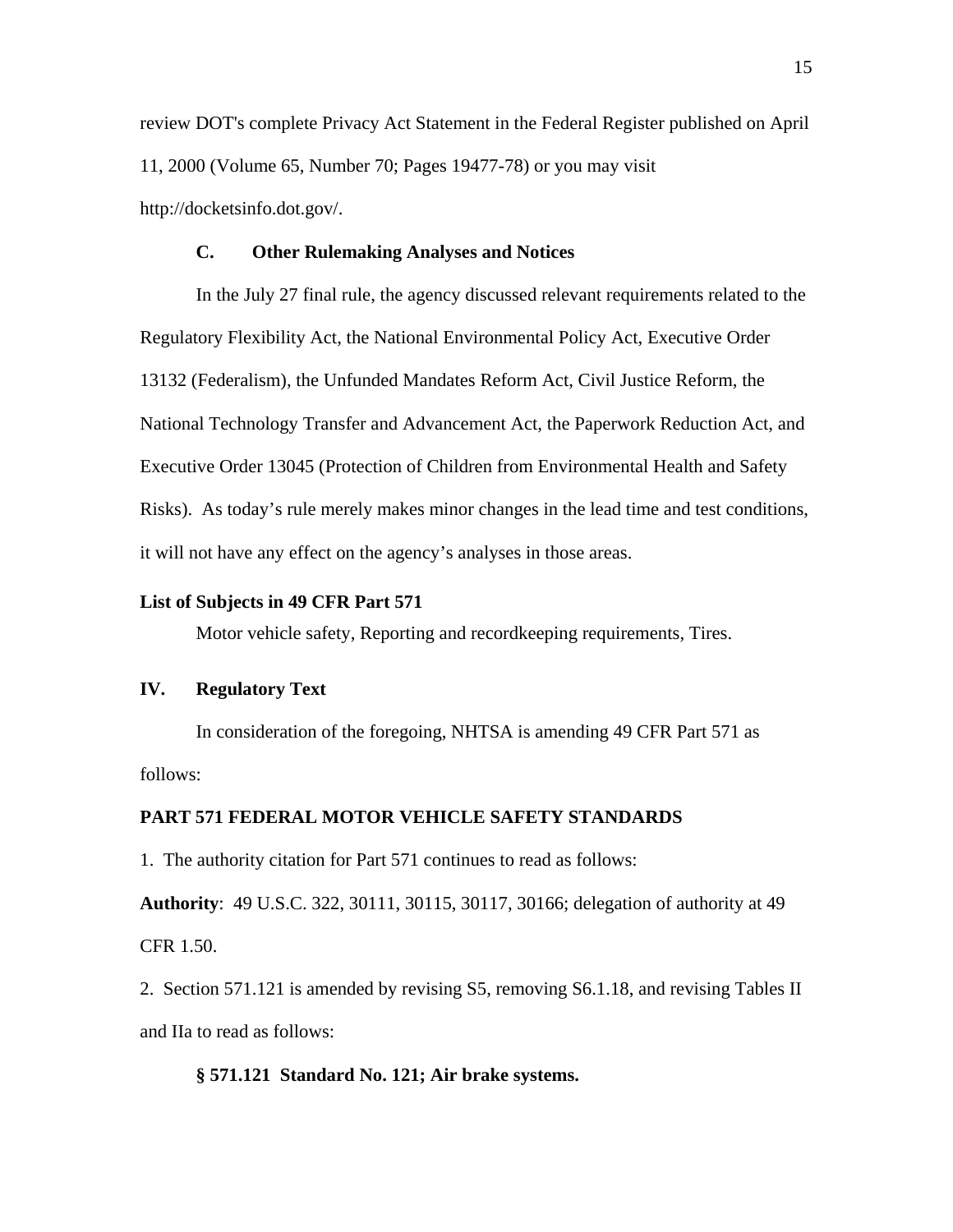\* \* \* \* \*

 S5. Requirements. Each vehicle shall meet the following requirements under the conditions specified in S6. However, at the option of the manufacturer, the following vehicles may meet the stopping distance requirements specified in Table IIa instead of Table II: three-axle tractors with a front axle that has a GAWR of 14,600 pounds or less, and with two rear axles that have a combined GAWR of 45,000 pounds or less, that are manufactured before August 1, 2011; and all other tractors that are manufactured before August 1, 2013.

\* \* \* \* \*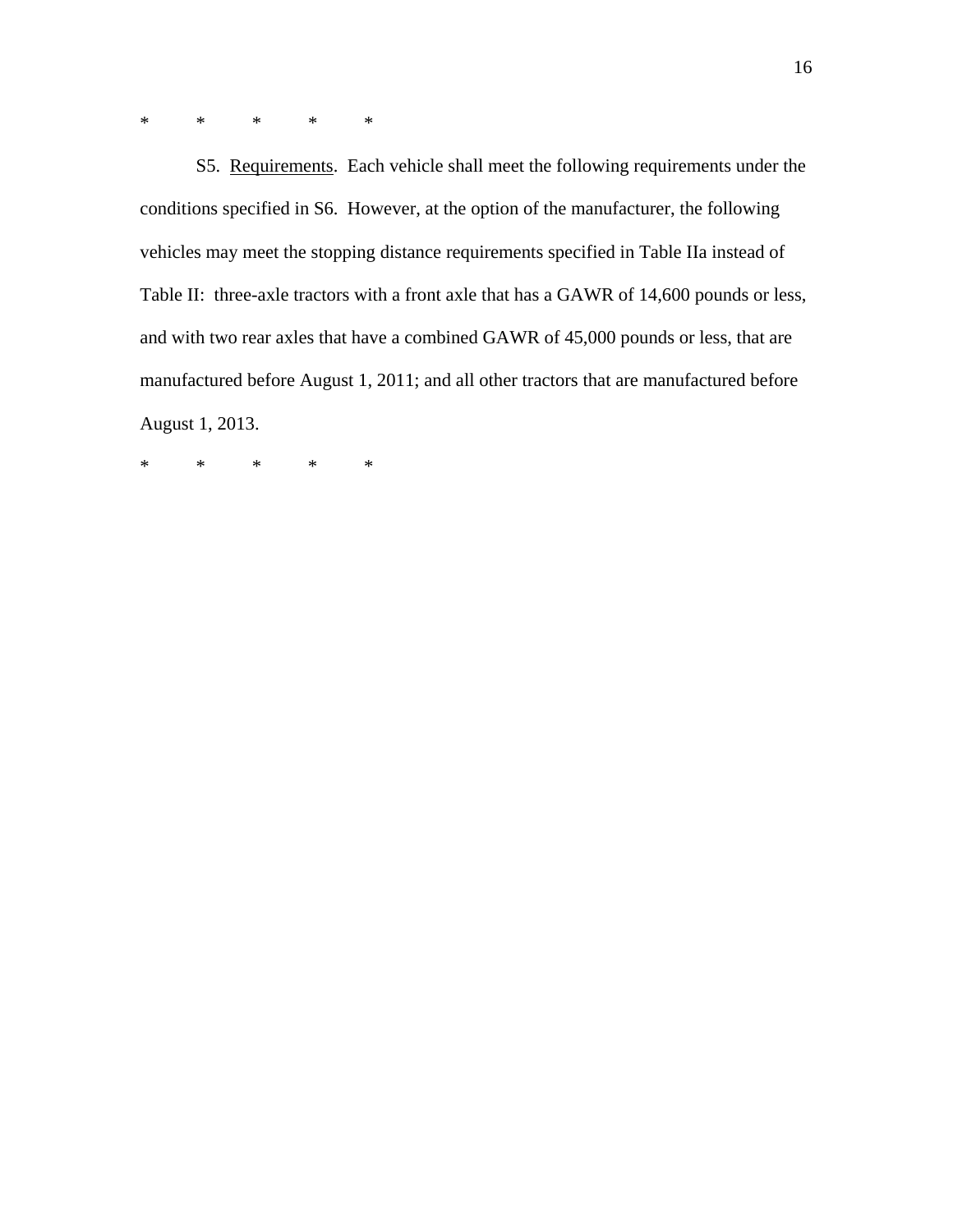| Vehicle speed in<br>miles per hour |            | Service brake | Emergency<br>brake |            |            |            |            |            |
|------------------------------------|------------|---------------|--------------------|------------|------------|------------|------------|------------|
|                                    | <b>PFC</b> | <b>PFC</b>    | <b>PFC</b>         | <b>PFC</b> | <b>PFC</b> | <b>PFC</b> | <b>PFC</b> | <b>PFC</b> |
|                                    | 0.9        | 0.9           | 0.9                | 0.9        | 0.9        | 0.9        | 0.9        | 0.9        |
|                                    | (1)        | (2)           | (3)                | (4)        | (5)        | (6)        | (7)        | (8)        |
| 20                                 | 32         | 35            | 30                 | 35         | 38         | 28         | 83         | 85         |
| 25                                 | 49         | 54            | 45                 | 54         | 59         | 43         | 123        | 131        |
| 30                                 | 70         | 78            | 65                 | 78         | 84         | 61         | 170        | 186        |
| 35                                 | 96         | 106           | 89                 | 106        | 114        | 84         | 225        | 250        |
| 40                                 | 125        | 138           | 114                | 138        | 149        | 108        | 288        | 325        |
| 45                                 | 158        | 175           | 144                | 175        | 189        | 136        | 358        | 409        |
| 50                                 | 195        | 216           | 176                | 216        | 233        | 166        | 435        | 504        |
| 55                                 | 236        | 261           | 212                | 261        | 281        | 199        | 520        | 608        |
| 60                                 | 280        | 310           | 250                | 310        | 335        | 235        | 613        | 720        |

# TABLE II – STOPPING DISTANCE IN FEET

Note:

(1) Loaded and Unloaded Buses

(2) Loaded Single-Unit Trucks

(3) Loaded Tractors with Two Axles; or with Three Axles and a GVWR of

70,000 lbs. or less; or with Four or More Axles and a GVWR of 85,000 lbs. or less. Tested with an Unbraked Control Trailer.

(4) Loaded Tractors with Three Axles and a GVWR greater than 70,000 lbs.; or with Four or More Axles and a GVWR greater than 85,000 lbs. Tested with an Unbraked Control Trailer.

(5) Unloaded Single-Unit Trucks

(6) Unloaded Tractors (Bobtail)

(7) All Vehicles except Tractors, Loaded and Unloaded

(8) Unloaded Tractors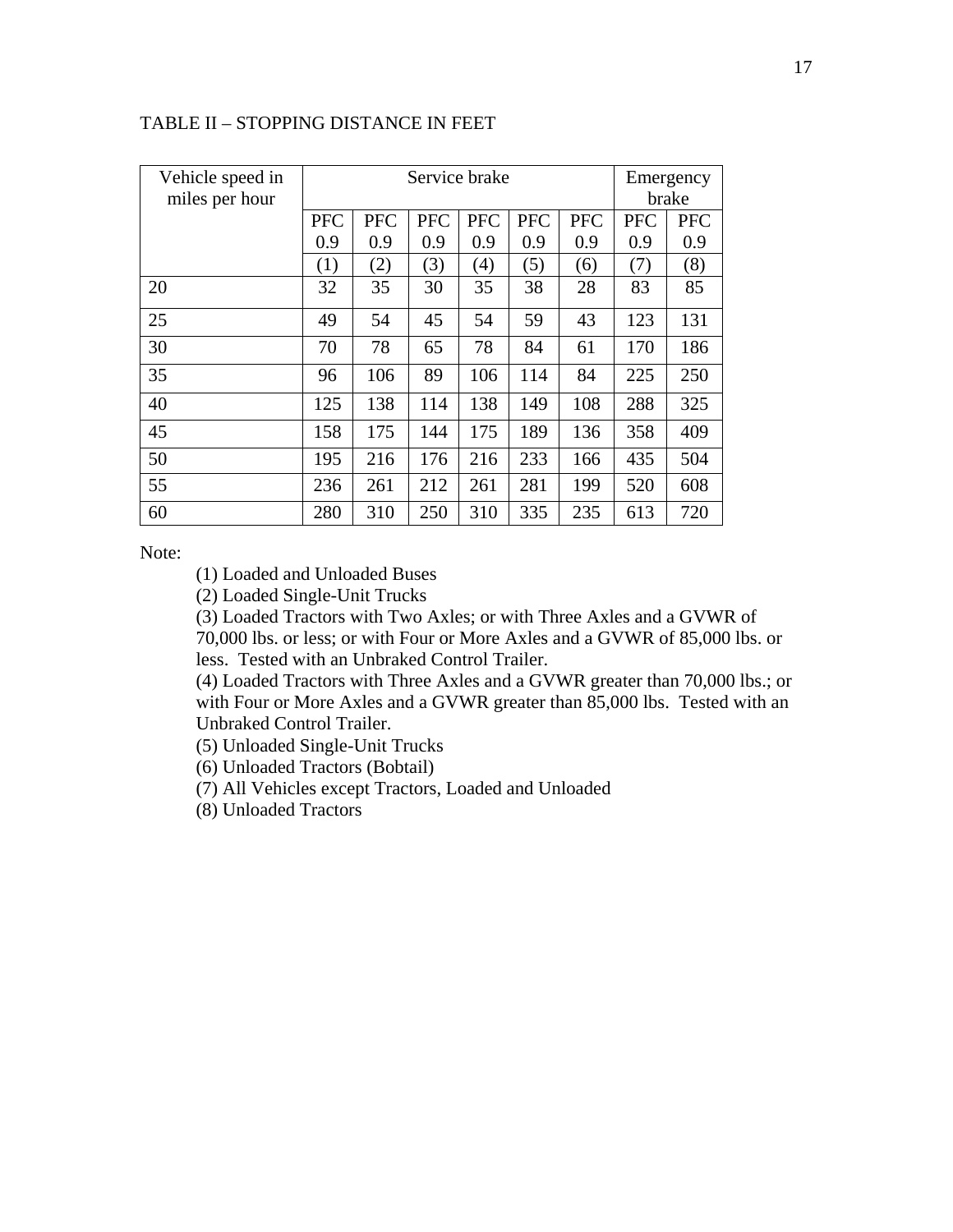Table IIa—STOPPING DISTANCE IN FEET: OPTIONAL REQUIREMENTS FOR: 1) THREE-AXLE TRACTORS WITH A FRONT AXLE THAT HAS A GAWR OF 14,600 POUNDS OR LESS, AND WITH TWO REAR AXLES THAT HAVE A COMBINED GAWR OF 45,000 POUNDS OR LESS, MANUFACTURED BEFORE AUGUST 1, 2011; AND 2) ALL OTHER TRACTORS MANUFACTURED BEFORE AUGUST 1, 2013

| Vehicle speed in<br>miles per hour |            | Service brake |            | Emergency brake |            |            |
|------------------------------------|------------|---------------|------------|-----------------|------------|------------|
|                                    | <b>PFC</b> | <b>PFC</b>    | <b>PFC</b> | <b>PFC</b>      | <b>PFC</b> | <b>PFC</b> |
|                                    | 0.9        | 0.9           | 0.9        | 0.9             | 0.9        | 0.9        |
|                                    | (1)        | (2)           | (3)        | (4)             | (5)        | (6)        |
| $ 20\rangle$                       | 32         | 35            | 38         | 40              | 83         | 85         |
| 25                                 | 49         | 54            | 59         | 62              | 123        | 131        |
| 30                                 | 70         | 78            | 84         | 89              | 170        | 186        |
| 35                                 | 96         | 106           | 114        | 121             | 225        | 250        |
| 40                                 | 125        | 138           | 149        | 158             | 288        | 325        |
| 45                                 | 158        | 175           | 189        | 200             | 358        | 409        |
| 50                                 | 195        | 216           | 233        | 247             | 435        | 504        |
| $\vert$ 55                         | 236        | 261           | 281        | 299             | 520        | 608        |
| 60                                 | 280        | 310           | 335        | 355             | 613        | 720        |

Note: (1) Loaded and unloaded buses; (2) Loaded single unit trucks; (3) Unloaded truck tractors and single unit trucks; (4) Loaded truck tractors tested with an unbraked control trailer; (5) All vehicles except truck tractors; (6) Unloaded truck tractors.

\* \* \* \* \*